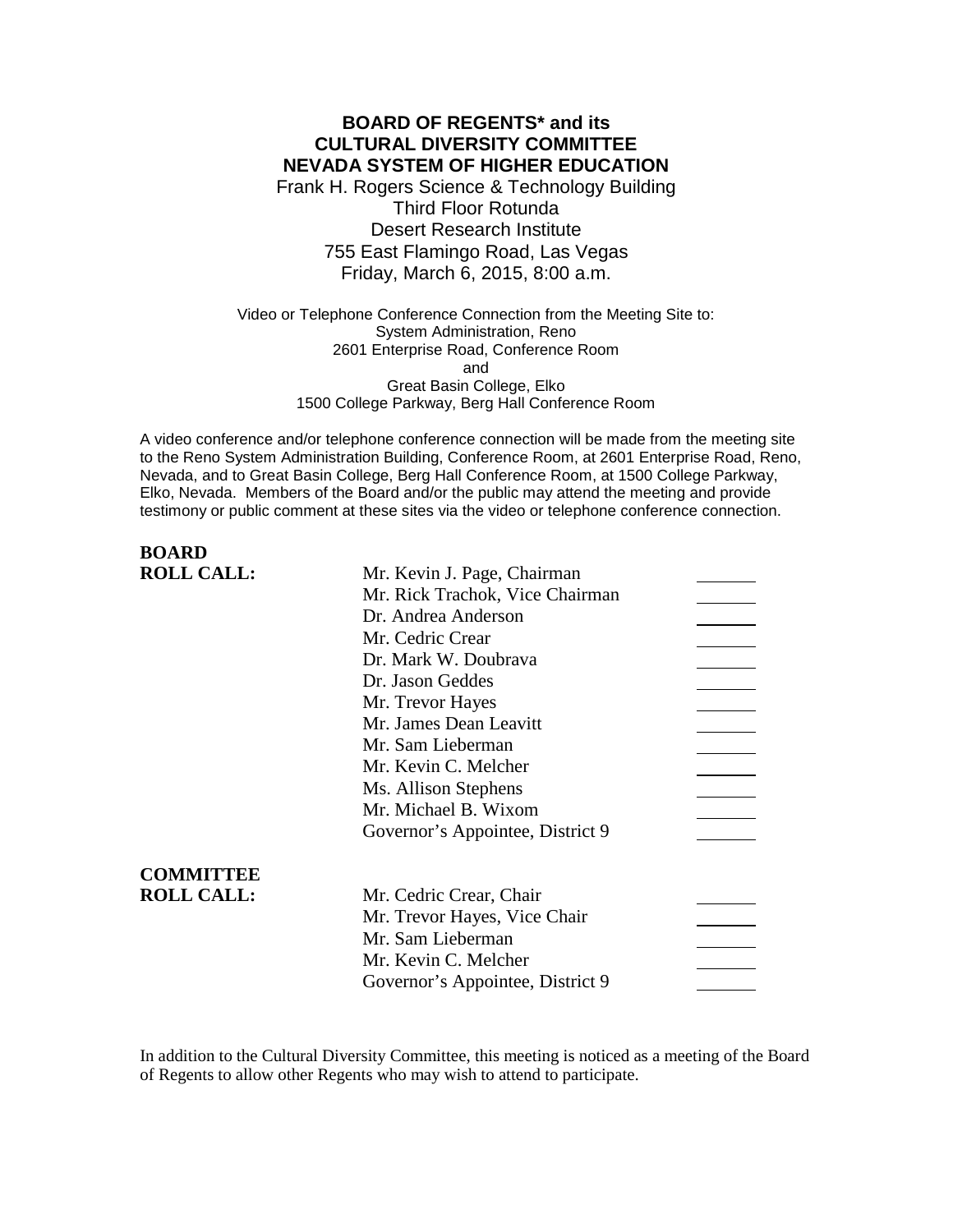### **IMPORTANT INFORMATION ABOUT THE AGENDA AND PUBLIC MEETING**

**NOTE:**Below is an agenda of all items scheduled to be considered. Notification is hereby provided that items on the agenda may be taken out of the order presented, two or more agenda items may be combined for consideration, and an agenda item may be removed from the agenda or discussion relating to an item on the agenda may be delayed at any time.

In accordance with the Board of Regents' Bylaws, Title I, Article V, Section 20, items voted on may be the subject of a motion to reconsider at this meeting. A motion to reconsider an item may be made at any time before adjournment of this meeting. Similarly, if an item is tabled at any time during the meeting, it may, by proper motion and vote, be taken from the table and thereafter be the subject of consideration and action at any time before adjournment of this meeting.

\*The Board of Regents, at its regularly scheduled meetings, meets concurrently with its Committees (the Academic and Student Affairs Committee; the Audit Committee; the Business and Finance Committee; the Cultural Diversity Committee; the Investment and Facilities Committee; the Health Sciences System Committee; and the Workforce, Research and Economic Development Committee). The Board's Committee meetings take place in accordance with the agendas published for those Committees. Regents who are not members of the Committees may attend the Committee meetings and participate in the discussion of Committee agenda items. However, action items will only be voted on by the members of each Committee, unless a Regent is temporarily made a member of that Committee under Board of Regents' Bylaws, Title 1, Article VI, Section 6. The full Board of Regents will consider Committee action items in accordance with the Board of Regents' agenda published for the current or for a subsequent meeting.

In accordance with the Board of Regents' Bylaws, Title 1, Art. V, Section 13, a quorum may be gained by telephonic hookup.

Some agenda items are noted as having accompanying reference material. Reference material may be accessed on the electronic version of the agenda by clicking the reference link associated with a particular item. The agenda and associated reference material may also be accessed on the Internet by visiting the Board of Regents' website at:

### <http://system.nevada.edu/Nshe/index.cfm/administration/board-of-regents/meeting-agendas/>

Many public libraries have publicly accessible computer terminals. Copies of the reference material and any additional support materials that are submitted to the Board of Regents' Office and then distributed to the members of the Board of Regents after the mailing of this agenda but before the meeting, will be made available as follows: 1. Copies of any such materials are available at the Board of Regents' Office at 2601 Enterprise Road, Reno, Nevada, and the Board of Regents' Office at 4300 S. Maryland Parkway, Las Vegas, Nevada. A copy may be requested by calling Keri Nikolajewski at (702) 889-8426; 2. Copies of any such materials will also be available at the meeting site.

Reasonable efforts will be made to assist and accommodate physically disabled persons attending the meeting. Please call the Board office at (775) 784-4958 in advance so that arrangements may be made.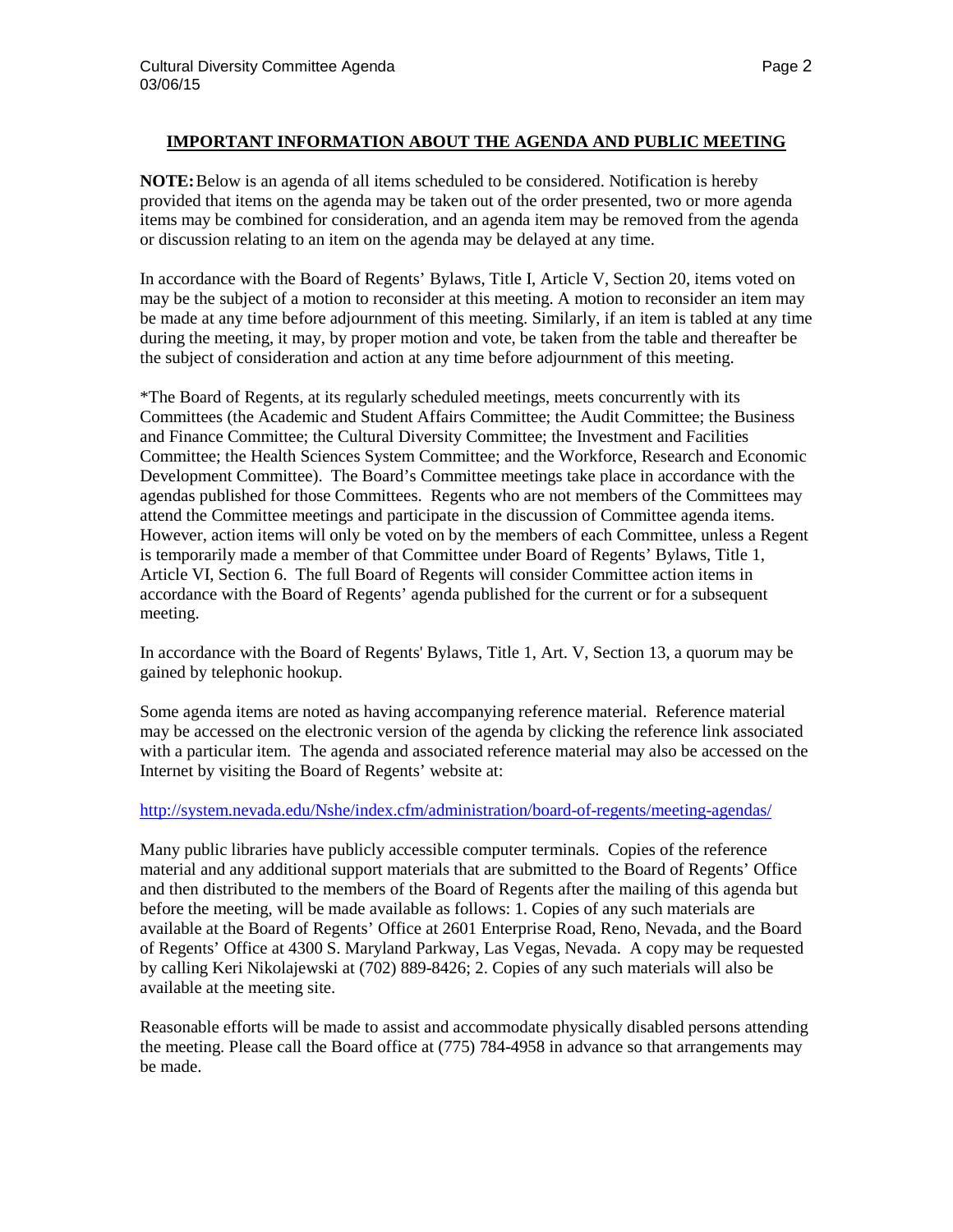# **1. PUBLIC COMMENT INFORMATION ONLY**

Public comment will be taken during this agenda item. No action may be taken on a matter raised under this item until the matter is included on an agenda as an item on which action may be taken. Comments will be limited to three minutes per person. Persons making comment will be asked to begin by stating their name for the record and to spell their last name. The Committee Chair may elect to allow additional public comment on a specific agenda item when that agenda item is being considered.

In accordance with Attorney General Opinion No. 00-047, as restated in the Attorney General's Open Meeting Law Manual, the Chair may prohibit comment if the content of that comment is a topic that is not relevant to, or within the authority of, the Board of Regents, or if the content is willfully disruptive of the meeting by being irrelevant, repetitious, slanderous, offensive, inflammatory, irrational or amounting to personal attacks or interfering with the rights of other speakers.

## **2. MINUTES FOR POSSIBLE ACTION**

Request is made for approval of the minutes from the December 5, 2014, meeting. *[\(Ref. CD-2\)](http://system.nevada.edu/tasks/sites/Nshe/assets/File/BoardOfRegents/Agendas/2015/mar-mtgs/cd-refs/CD-2.pdf)*

*ESTIMATED TIME: 5 mins.*

## **3. CHAIR'S REPORT INFORMATION ONLY**

Chair Cedric Crear will provide general remarks and update Committee members regarding cultural diversity planning efforts and initiatives including, but not limited to, a review of actions, if any, of the Board of Regents or other NSHE leaders since the last meeting of the Committee.

*ESTIMATED TIME: 10 mins.*

# **4. COMMITTEE NAME AND CHARGE INFORMATION ONLY**

Dr. Edith Fernandez, Associate Vice President of Community Engagement and Diversity Initiatives, NSC, and co-chair of the Equity, Diversity and Inclusion Council (EDIC), will report on the recent discussions of the Council relating to the Cultural Diversity Committee name and charge.

*ESTIMATED TIME: 15 mins.*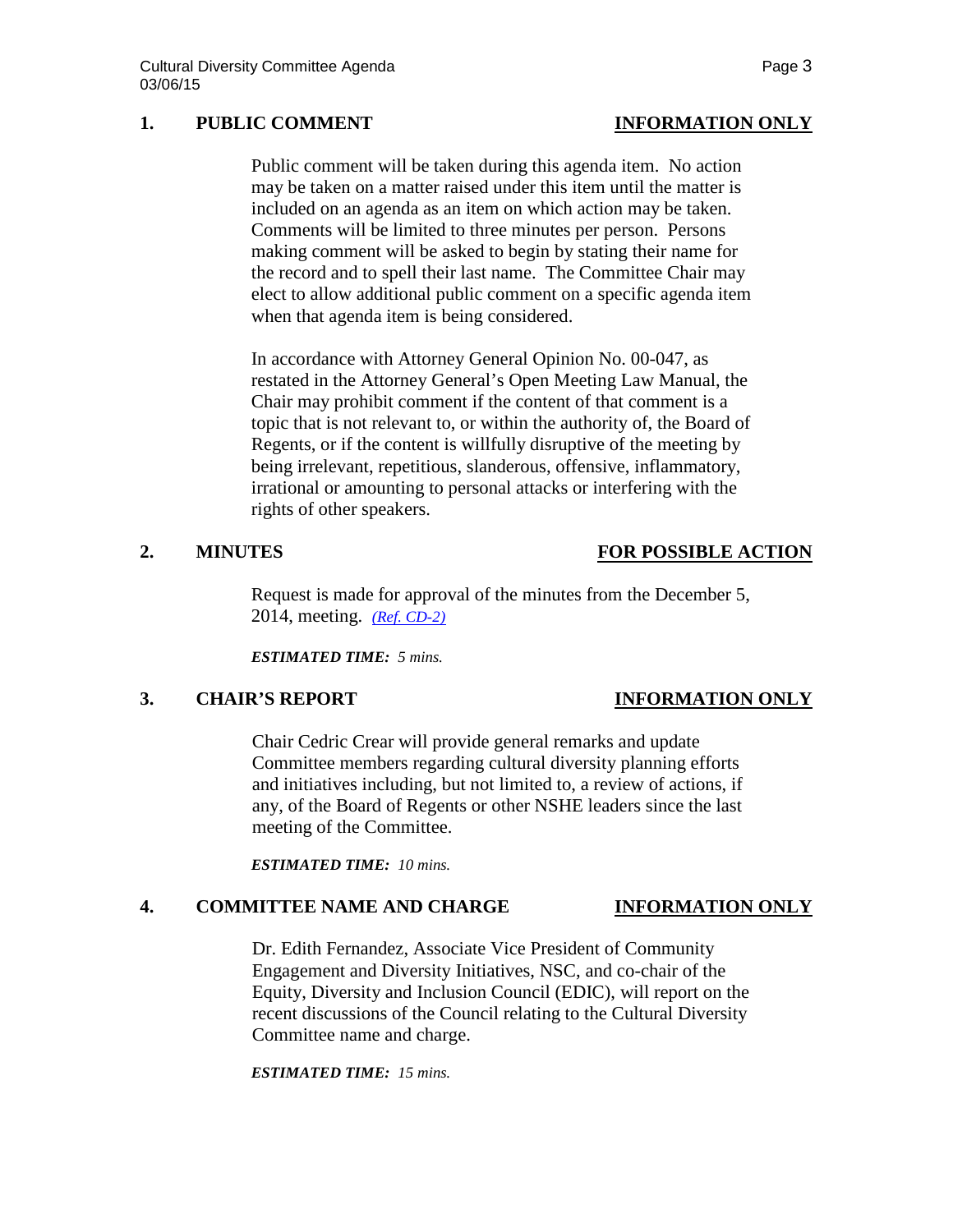# **5. NSC NEPANTLA PROGRAM INFORMATION ONLY**

Dr. Nicholas Natividad, Assistant Professor of Criminal Justice, NSC, and Joseph Lopez, Nepantla Program Coordinator, NSC, will report on the progress of the NSC Nepantla Program aimed at cultivating a college-going culture among historically underrepresented, low-income and first-generation students. *[\(Ref. CD-5\)](http://system.nevada.edu/tasks/sites/Nshe/assets/File/BoardOfRegents/Agendas/2015/mar-mtgs/cd-refs/CD-5.pdf)*

*ESTIMATED TIME: 15 mins.*

# **6. NORTHERN NEVADA DIVERSITY INFORMATION ONLY CONFERENCE**

Dr. Reginald Stewart, Chief Diversity Officer, UNR, will report on the success of the "Exploring Diversity and Equity in Education, Careers and the Community" conference that took place on February 26-27, 2015.

*ESTIMATED TIME: 5 mins.*

# **7. HISPANIC-SERVING INSTITUTION INFORMATION ONLY TASK FORCE**

Omar Saucedo, External Affairs Coordinator, NSHE, will provide a report on the Hispanic-Serving Institution (HSI) Grantsmanship Writing Workshop of the newly formed NSHE HSI Task Force that took place on February 13, 2015.

*ESTIMATED TIME: 5 mins.*

# **8. EQUITY, DIVERSITY AND INCLUSION INFORMATION ONLY COUNCIL**

Dr. Edith Fernandez, Associate Vice President of Community Engagement and Diversity Initiatives, NSC, and Dr. Barbara Sanders, Dean of Equity and Inclusion, TMCC, co-chairs of the Equity, Diversity and Inclusion Council (EDIC), will report on the recent work of the Council.

*ESTIMATED TIME: 10 mins.*

# **9. NSHE DIVERSITY MASTER PLAN INFORMATION ONLY**

EDIC co-chairs Dr. Edith Fernandez and Dr. Barbara Sanders will lead a discussion on the progress of the potential development of an NSHE Diversity Master Plan.

*ESTIMATED TIME: 10 mins.*